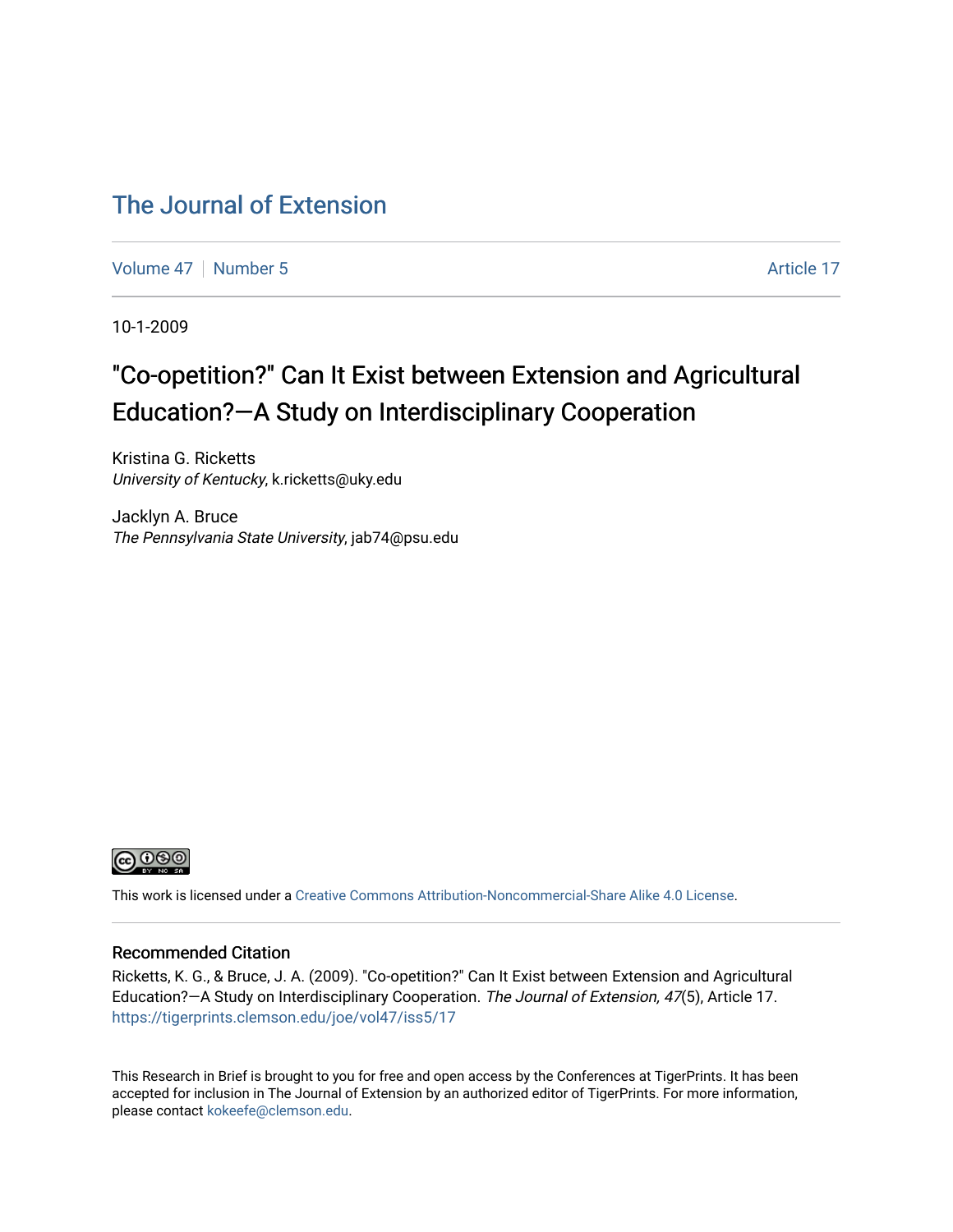

## **October 2009 Volume 47 Number 5 Article Number 5RIB1**

[Return to Current Issue](http://www.joe.org:80/joe/2009october/)

# **"Co-opetition?" Can It Exist between Extension and Agricultural Education?—A Study on Interdisciplinary Cooperation**

**Kristina G. Ricketts** Assistant Extension Professor University of Kentucky Lexington, Kentucky [k.ricketts@uky.edu](mailto:k.ricketts@uky.edu)

#### **Jacklyn A. Bruce** Assistant Professor The Pennsylvania State University University Park, Pennsylvania [jab74@psu.edu](mailto:jab74@psu.edu)

**Abstract:** Interdisciplinary cooperation was explored between agriculture teachers and Extension educators in a northeastern state. A researcher-designed questionnaire that focused on three factors—perceptions toward interdisciplinary cooperation, behavioral intentions, and individual cooperative experiences—was used to determine the current cooperative environment. Results indicated that even though agriculture teachers and Extension educators appeared to have similar ideas involving personal perceptions, motivations, and experiences regarding cooperation, much less cooperation is occurring than is ideal. Recommendations include joint preparation for teachers and educators, pre-service and in-service incorporation of various facets of cooperation, and assembling an integrated discussion group where future interdisciplinary associations could be discussed.

## **Introduction/Theoretical Framework**

Cooperation can be defined as to act or work with another or others, and, even more salient for this discussion, to associate with others for mutual benefit. However, there must be a reason for this association. We are too busy and life is too complex to merely associate out of diplomacy. The need for cooperation is apparent across many arenas, and this is even more evident within the educational arena.

According to Fauske (2002), cooperation is necessary for attracting resources in education. In another study, researchers found that through the use of factors such as information sharing, team building, and assigned tasks, the amount of cooperation and resource sharing amongst agriculture and science teachers significantly increased (Whent, 1994). Even cooperative education partnerships between industries and universities are becoming increasingly common in response to fundamental challenges within both sectors (Breen & Hing, 2001). Clearly, engaging in cooperative relationships has its advantages, not the least of which is the ability for those involved to be more efficient and, therefore, effective. Unfortunately in some cases, cooperation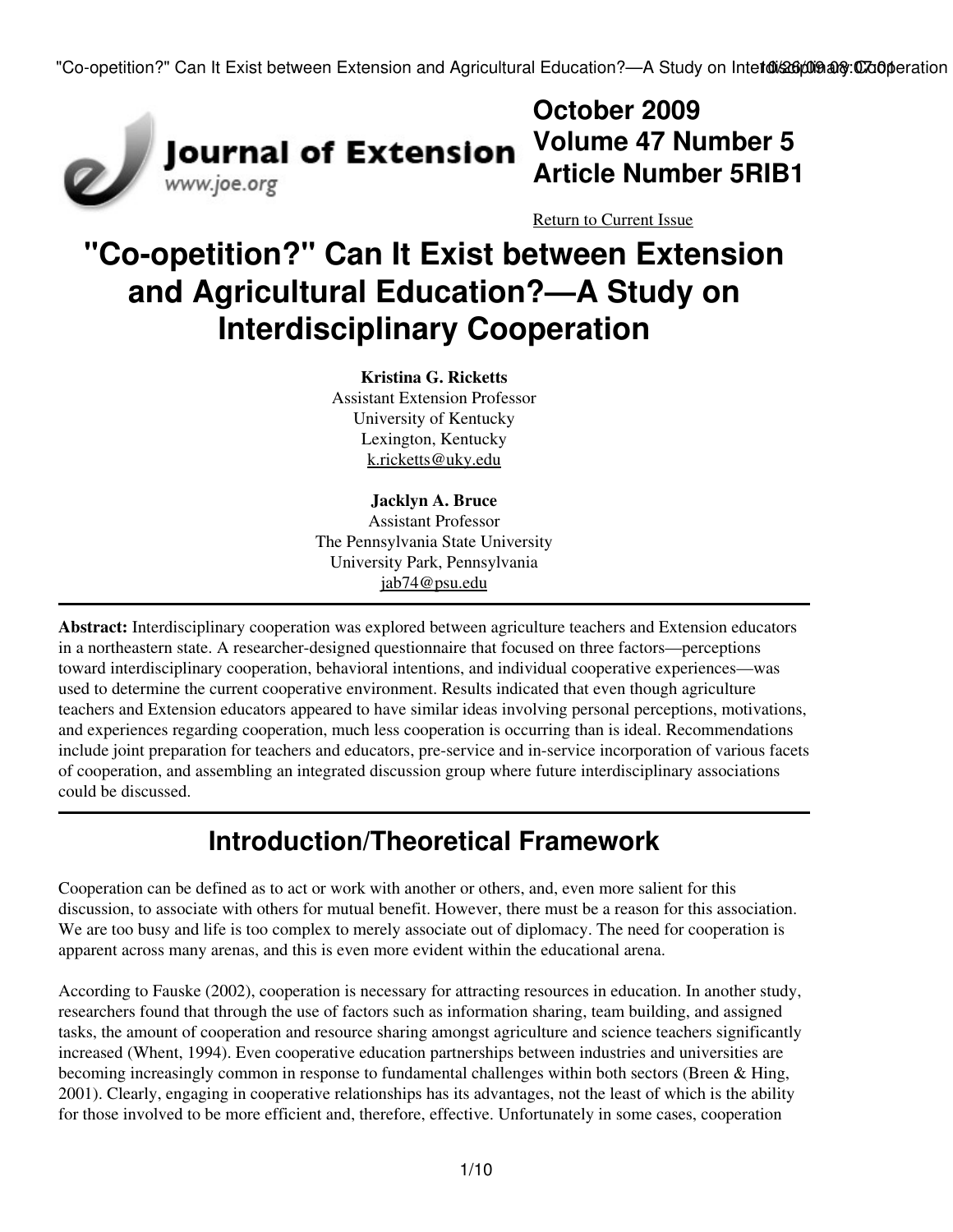"Co-opetition?" Can It Exist between Extension and Agricultural Education?—A Study on Intet@i\$26pmana@in@aperation

still appears to be the exception to the rule rather than the norm.

In the case of secondary agricultural science teachers and county Extension educators, there would seem to be a vast array of areas where cooperation would be possible and most assuredly beneficial. But how can we encourage cooperation when traditionally, the foundation of both 4-H and FFA is based upon competition? The answer is "co-opetition," or establishing mutually beneficial partnerships with other actors in the system.

"Co-opetition" comes to us from the business and management field, and is used to describe: "a business situation in which independent parties *co-operate* with one another and *co-ordinate* their activities, thereby *collaborating* to achieve mutual goals, but at the same time *compete* with each other as well as with other firms" (Zineldin, 2004, p. 780). Thus, co-opetition implies that organizations that traditionally interact in rivalry due to conflicting interests can at the same time co-operate due to common interests. Ultimately, the greater goal here is to create mutually advantageous exchanges and added value (Zineldin, 2004).

Thinking of competition and cooperation in this collective definition is considered by many researchers to be important for future viability (Breen & Hing, 2001; Gilbert, Jr., 1998; Hartwig, 1998; Kenworthy, 1996; Zineldin, 2004). In a time when all facets of education are feeling the need to "do more with less," the ability to engage other educators in strengthening our programs, regardless of their title (FFA teacher, FCS educator, 4-H agent, etc.) will be paramount in our own successes.

## **Purpose & Objectives**

For those of us in the shared goal of developing tomorrow's leaders, it is time we used our resources and relationships more cooperatively. The purpose of the study reported here was to explore cooperation between secondary agriculture teachers and Extension educators in a northeastern state and characterize the cooperative environment between disciplines. To accomplish this purpose, the following objectives were established:

- 1. Describe the demographic characteristics of the respondents across each discipline;
- Ascertain the perceptions of agriculture teachers and Extension educators toward general and 2. interdisciplinary cooperation;
- 3. Determine behavioral intentions of agriculture teachers and Extension educators to cooperate; and
- 4. Establish individual cooperative experiences of agriculture teachers and Extension educators.

## **Methodology**

The target populations for the study were secondary agriculture teachers and Extension educators across a northeastern state. Study participants were chosen through random sample from the state's Association of Agriculture Teachers directory and the university's personnel directory (with appropriate removal of those Extension educators without collaborative program assignments, such as EFNEP). Within each group, sample numbers were chosen according to the group's total population (Krejcie & Morgan, 1970). One-hundred and seventy (170) secondary agricultural educators and 163 Extension educators, for a total of 333 individuals, were selected for potential participation. The final response rate was 51%, where a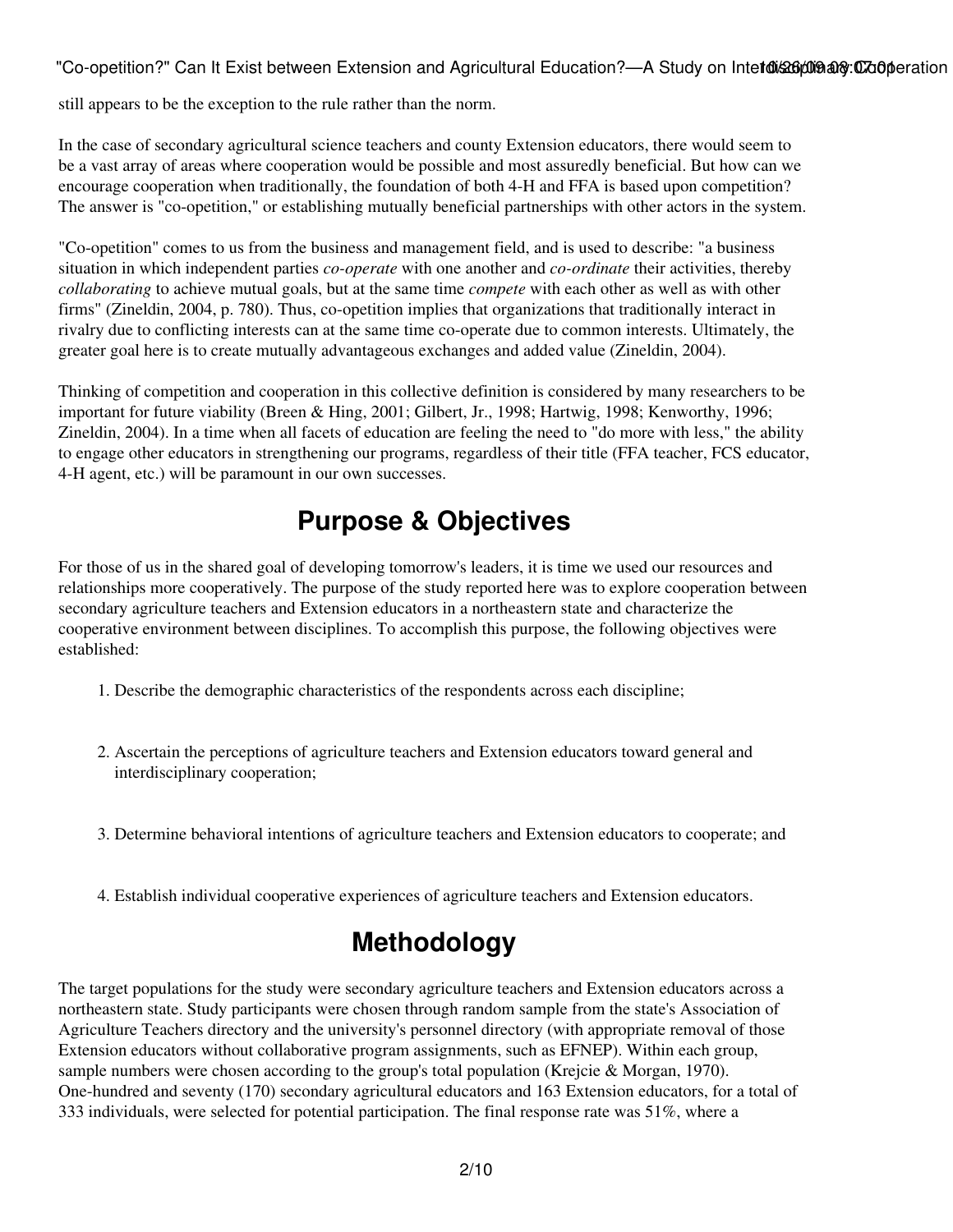"Co-opetition?" Can It Exist between Extension and Agricultural Education?—A Study on Intet@i\$26pmana@in@aperation

breakdown of the respondents included 83 (49%) agriculture teachers and 88 (51%) Extension educators. The statistical technique of comparing early to late respondents (Miller & Smith, 1983) was used to control for non-response error.

The survey was a researcher-designed instrument. To address the different facets of the study theoretical frameworks, questions broken into four sections were developed for the survey: attitudes toward cooperation, behavioral intentions, personal experiences with cooperation, and demographics. The instrument was reviewed by an expert panel and pilot tested with two different groups to calculate an estimate of reliability for various items in the study. Cronbach's alphas ranged from .81 (Section 1) to .92 for Section 3. A review of the statistics revealed six items that needed to be eliminated to strengthen the study. After eliminating these items, the Cronbach's alphas were .80 for Section 1, .83 for Section 2, and .78 for Section 3, respectively. Survey design and implementation were done according to Dillman (2000), using the Tailored Design method. Returned questionnaires were grouped, entered and analyzed in SPSS.

## **Results**

### **Participant Demographics**

Study participants were predominantly male, at 108 (63%) individuals. When breaking down respondents according to profession, agriculture teachers were strongly male, with 78% or 65 individuals being male, while more female Extension educators responded, with 44 (51%) being female. Both groups were, as a majority, married (approx. 80%) and still had children living at home (ag =  $70\%$ ; Ext. =  $78\%$ ). Concerning crossover experience, neither group had a significant number with experience in the other profession. Taking into account respondents' ages, agriculture educators tended to fall in the middle groups, with 76% being between the ages of 26 to 55. Extension educators, on the other hand, had nearly half (46%) fall into the 46-55 years old category. Both groups also had noticeable experience within their profession; 39% of Extension educators and 48% of agriculture teachers studied had been in their job 15 years or more.

#### **Perceptions Regarding Cooperation**

When queried regarding the ideal degree of interdisciplinary cooperation, 99% of respondents agreed that a moderate degree of interdisciplinary cooperation should be occurring, with 62% expressing the need for high cooperation across disciplines. The actual picture is different, however, with 69% of Extension educators currently cooperating with agriculture teachers, while 83% of agriculture teachers claiming to cooperate across fields.

When addressing each discipline's perception regarding cooperation, while there was a lot of overlap among respondents, each discipline saw the need for cooperation differently. As illustrated in Table 1, agriculture teachers felt most strongly that projects need cooperation to be more effective ( $X = 4.30$ ), while Extension educators' strongest perception was that some personalities simply do not work well together, with a mean of 4.28. Both disciplines did agree on their second strongest perception, concurring that there are certain personalities with which each work well.

#### **Table 1.**

Comparison of Agriculture Educators' and Extension Educators' Perceptions Regarding Cooperation (n = 171)<sup>a</sup>

**Item**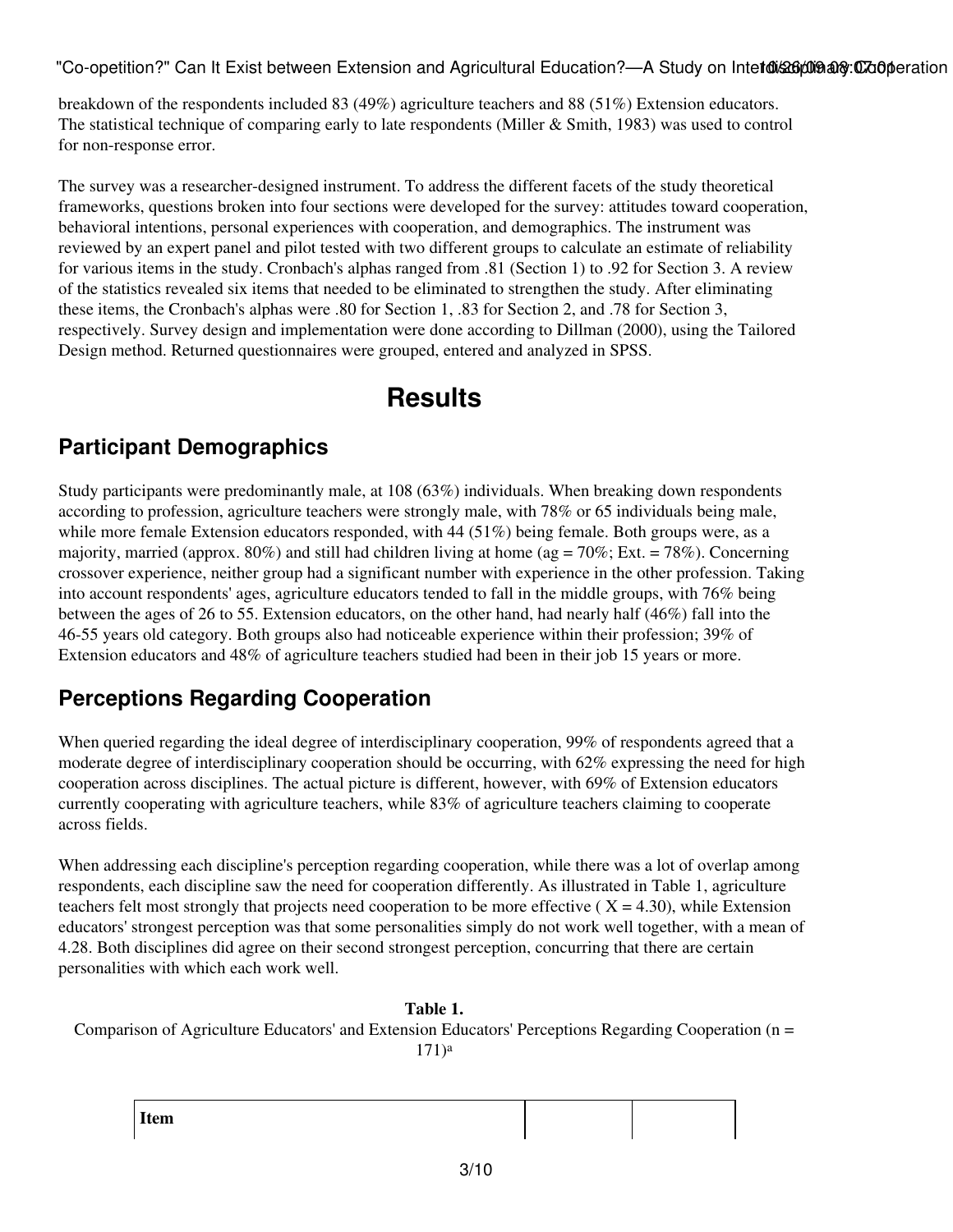"Co-opetition?" Can It Exist between Extension and Agricultural Education?—A Study on Intetdi&66009 ang: 07:00 peration

|                                                                                                                                       | <b>Agriculture</b><br><b>Educators</b> |           | <b>Extension</b><br><b>Educators</b> |           |
|---------------------------------------------------------------------------------------------------------------------------------------|----------------------------------------|-----------|--------------------------------------|-----------|
|                                                                                                                                       | M <sub>b</sub>                         | <b>SD</b> | M <sub>b</sub>                       | <b>SD</b> |
| Most projects need cooperation to be more effective.                                                                                  | 4.30                                   | .69       | 3.94                                 | .78       |
| There are certain personalities with whom I work well.                                                                                | 4.07                                   | .58       | 4.09                                 | .66       |
| Some personalities do not work well together.                                                                                         | 4.07                                   | .64       | 4.28                                 | .68       |
| After initial time devoted, effective cooperation will<br>result in greater time savings.                                             | 4.00                                   | .54       | 4.02                                 | .72       |
| My decision to cooperate is dependent upon the other<br>parties' characteristics such as responsibility,<br>personality, and respect. | 3.88                                   | .71       | 3.98                                 | .85       |
| Full participation by all parties is necessary for<br>cooperation to occur b/t agriculture teachers and<br>Extension educators.       | 3.88                                   | .93       | 3.90                                 | .95       |
| I work best with those with whom I have a history.                                                                                    | 3.73                                   | .95       | 3.75                                 | .88       |
| Personal relationships with potential cooperators<br>outside of work enhance the possibility of cooperation<br>at work.               | 3.47                                   | .97       | 3.59                                 | .95       |
| I cooperate best with old acquaintances.                                                                                              | 3.36                                   | .92       | 2.95                                 | .84       |
| Successful cooperation can only occur with people I<br>respect.                                                                       | 3.33                                   | 1.01      | 3.03                                 | .92       |
| Cooperation requires additional time.                                                                                                 | 3.30                                   | .99       | 3.53                                 | .93       |
| Cooperation requires more effort than working alone.                                                                                  | 3.22                                   | 1.04      | 3.38                                 | .99       |
| Co-workers' opinions affect my perceptions regarding<br>cooperation.                                                                  | 3.07                                   | .88       | 2.97                                 | .88       |
| If I want things done right, I do them myself.                                                                                        | 2.93                                   | 1.05      | 2.54                                 | .83       |
| I listen to the Extension educator(s)/agriculture<br>teacher(s) in my county more then they listen to me.                             | 2.61                                   | .78       | 2.74                                 | .74       |
| I support the Extension educator(s)/agriculture<br>teacher(s) in my county more then they support me.                                 | 2.52                                   | .77       | 2.81                                 | .78       |
| My decision to cooperate is based upon what I hear<br>from others in my field.                                                        | 2.46                                   | .91       | 2.40                                 | .80       |
| I feel like I don't have anything to reciprocate to the<br>Extension educator(s)/agriculture teacher(s) in my<br>county.              | 2.41                                   | .83       | 2.35                                 | .87       |
| I feel like the Extension educator(s)/agriculture<br>teacher(s) in my county are too busy to cooperate with<br>me.                    | 2.36                                   | .98       | 2.62                                 | .87       |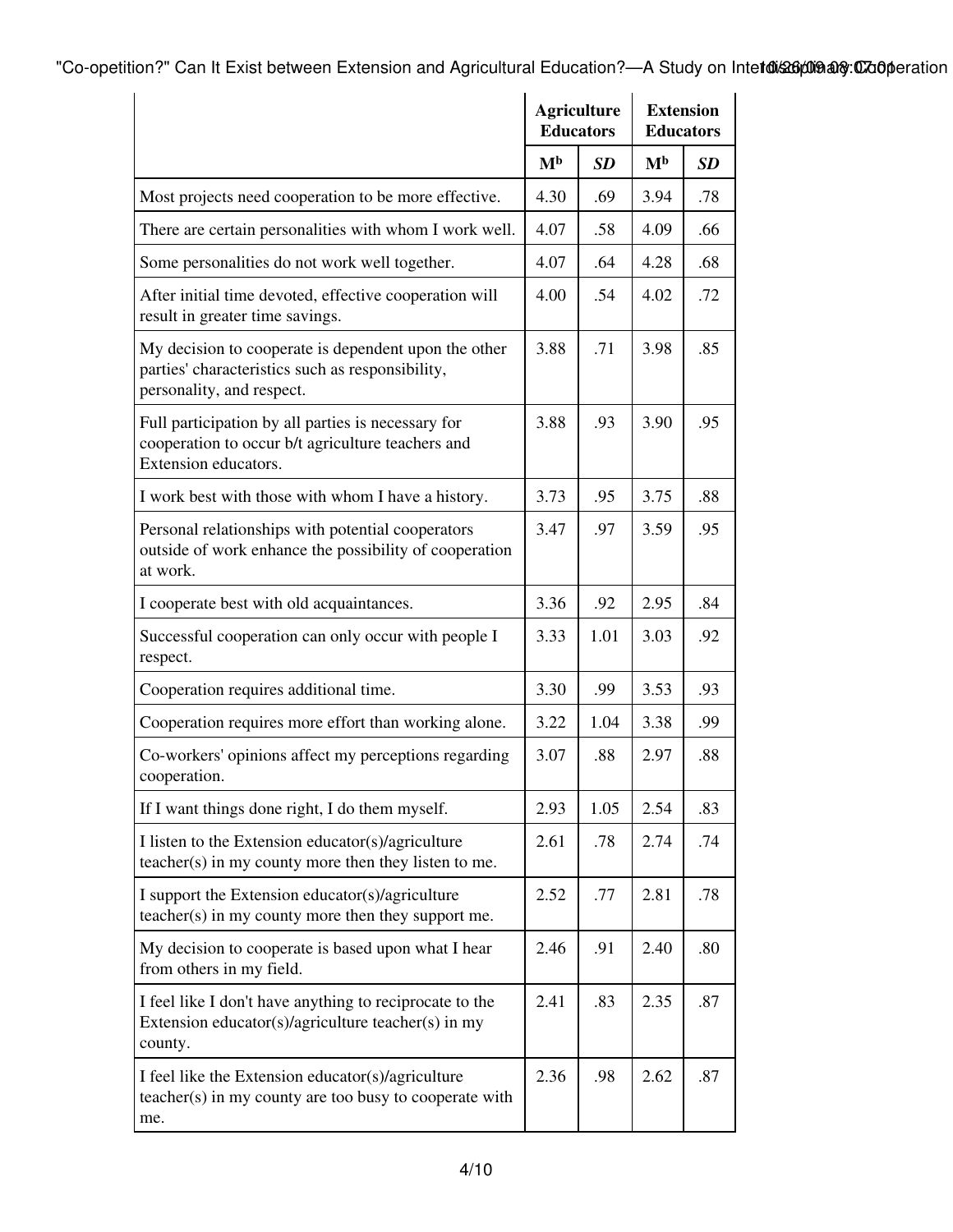"Co-opetition?" Can It Exist between Extension and Agricultural Education?—A Study on Intet@i\$26pmana@ineation

| I feel like I'm competing with 4-H/FFA for<br>participants.                                                                                                                                    | 2.28 | .95 | 2.40 | 1.04 |
|------------------------------------------------------------------------------------------------------------------------------------------------------------------------------------------------|------|-----|------|------|
| Cooperative relationships consume too much time.                                                                                                                                               | 2.25 | .71 | 2.08 | .55  |
| I have previously tried to cooperate; it is not worth the<br>time required.                                                                                                                    | 2.12 | .79 | 2.15 | .76  |
| FFA and 4-H should cooperate only in certain<br>situations.                                                                                                                                    | 1.69 | .85 | 1.98 | .91  |
| Being organized and punctual are not important in a<br>successful cooperative relationship.                                                                                                    | 1.69 | .94 | 1.62 | .81  |
| Students should not be allowed to participate in 4-H $\&$<br>FFA.                                                                                                                              | 1.42 | .81 | 1.49 | .79  |
| In general, FFA and 4-H should not cooperate.                                                                                                                                                  | 1.31 | .58 | 1.39 | .67  |
| a: $n = 171$ ; 83 agriculture educators and 88 Extension educators.<br><i>Note.</i> Scale: $1 =$ Strongly Disagree, $2 =$ Disagree, $3 =$ Neutral, $4 =$ Agree, $5 =$<br><b>Strongly Agree</b> |      |     |      |      |

When discussing the statements with which both groups most strongly disagreed, there was strong accord between parties. Strongest opposition was to the sentiment that FFA and 4-H should not cooperate, with both agriculture teachers  $( = 1.31)$  and Extension educators  $( = 1.39)$  strongly disagreeing. It is important to note that study participants agreed that competition or a lack of cooperation among youth organizations is useless and irrelevant.

#### **Cooperative Behavioral Intentions**

When considering cooperation and the prospect of it occurring, one must first look at the motivation of each party involved, which affects their behavioral intentions (Triandis, 1977). Both agriculture teachers and Extension educators responded similarly when asked about their most significant motivators when creating cooperative associations (Table 2).

**Table 2.**

Comparison of Agriculture Educators' and Extension Educators' Behavioral Intentions ( $n = 171$ )<sup>a</sup>

| <b>Item</b>                                               | <b>Agriculture</b><br><b>Educators</b><br>M <sub>b</sub> | <b>Extension</b><br><b>Educators</b><br><b>SD</b> | M <sub>b</sub> | SD  |  |  |
|-----------------------------------------------------------|----------------------------------------------------------|---------------------------------------------------|----------------|-----|--|--|
| <b>Organizational Factors</b>                             |                                                          |                                                   |                |     |  |  |
| Value to youth                                            | 3.78                                                     | .45                                               | 3.71           | .50 |  |  |
| Benefit to participating programs                         | 3.40                                                     | .49                                               | 3.56           | .50 |  |  |
| Increased awareness of agriculture<br>education/Extension | 3.30                                                     | .64                                               | 3.31           | .69 |  |  |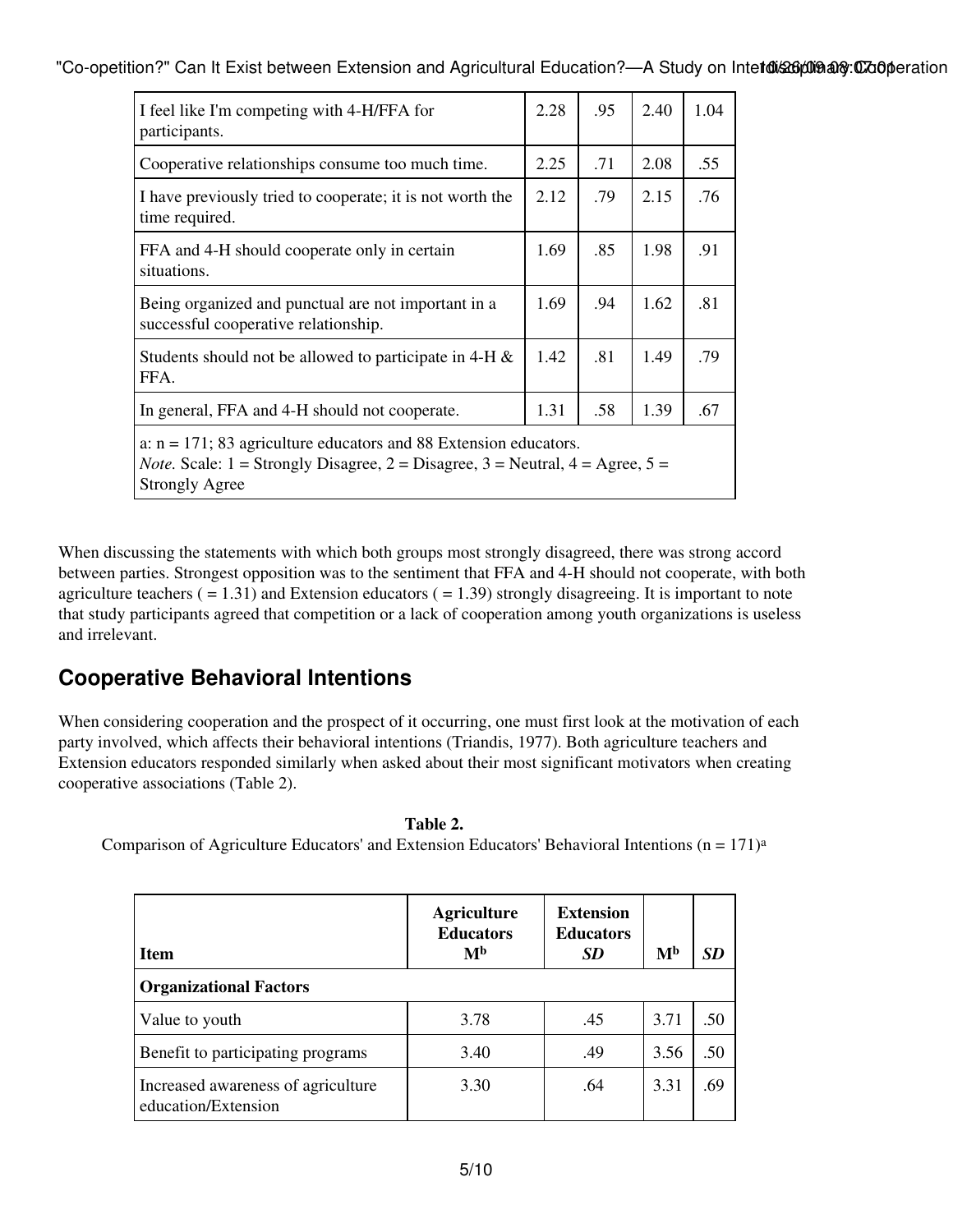"Co-opetition?" Can It Exist between Extension and Agricultural Education?—A Study on Intet@\$26p@@ang: 0700 peration

| Agriculture teaching's/Extension's<br>values                                                                                                      | 3.27 | .63 | 3.15 | .76 |
|---------------------------------------------------------------------------------------------------------------------------------------------------|------|-----|------|-----|
| Agriculture education's/Extension's<br>mission                                                                                                    | 3.25 | .68 | 3.26 | .67 |
| Vision of agriculture<br>education/Extension                                                                                                      | 3.19 | .68 | 3.08 | .70 |
| Agricultural education's/Extension's<br>philosophy                                                                                                | 2.98 | .61 | 2.98 | .75 |
| <b>Individual Factors</b>                                                                                                                         |      |     |      |     |
| Increased value to youth                                                                                                                          | 3.64 | .51 | 3.65 | .53 |
| Enhancing subject area                                                                                                                            | 3.37 | .60 | 3.38 | .61 |
| Make activities more enjoyable                                                                                                                    | 3.30 | .58 | 3.20 | .75 |
| More effective time usage                                                                                                                         | 3.21 | .54 | 3.24 | .57 |
| Improved professional relationships                                                                                                               | 3.17 | .63 | 3.28 | .55 |
| Greater ability to specialize in area(s)<br>of interest                                                                                           | 3.01 | .63 | 2.95 | .76 |
| Personal satisfaction                                                                                                                             | 2.98 | .74 | 3.11 | .62 |
| Greater professional recognition                                                                                                                  | 2.33 | .79 | 2.35 | .74 |
| Satisfy my supervisor(s)                                                                                                                          | 2.10 | .84 | 2.30 | .85 |
| Receiving monetary rewards                                                                                                                        | 1.84 | .75 | 1.76 | .83 |
| a: $n = 171$ ; 83 agriculture educators and 88 Extension educators.<br><i>Note.</i> Scale: $1 =$ Never, $2 =$ Seldom, $3 =$ Usually, $4 =$ Always |      |     |      |     |

Under organizational factors, the top responses were identical for both disciplines, with the respective organization's value to youth being the top motivator to cooperate  $(Ag.: = 3.78; Ext.: = 3.71)$ , followed closely by being motivated (to cooperate) for its benefit to participating programs (Ag:  $= 3.40$ ; Ext.:  $= 3.56$ ). With regard to individual factors, the trend seems to continue, with the groups continuing to share their top two motivators, with an increased value to youth being their top individual motivator (Ag:  $=$  3.64; Ext.:  $=$ 3.65), and enhancing subject area being their second priority (Ag: = 3.37; Ext.: = 3.38). Overall, agriculture teachers and Extension educators have similar perceptions about what motivates them to attempt or refrain from cooperation.

#### **Individual Experiences with Cooperation**

Agriculture teachers and Extension educators shared similar opinions when addressing positive cooperative experiences. While each group responded in a slightly different order of emphasis, the venue with the strongest cooperative experiences was the same—the county fair. Both groups expressed there was usually a need to cooperate in the fair setting, with means of 3.39 and 3.12, respectively. On the opposite end of the spectrum, cooperating on aspects such as educational programming, joint adult programming, community service projects, and sharing curriculum was reported as happening rarely. In addition, a majority of the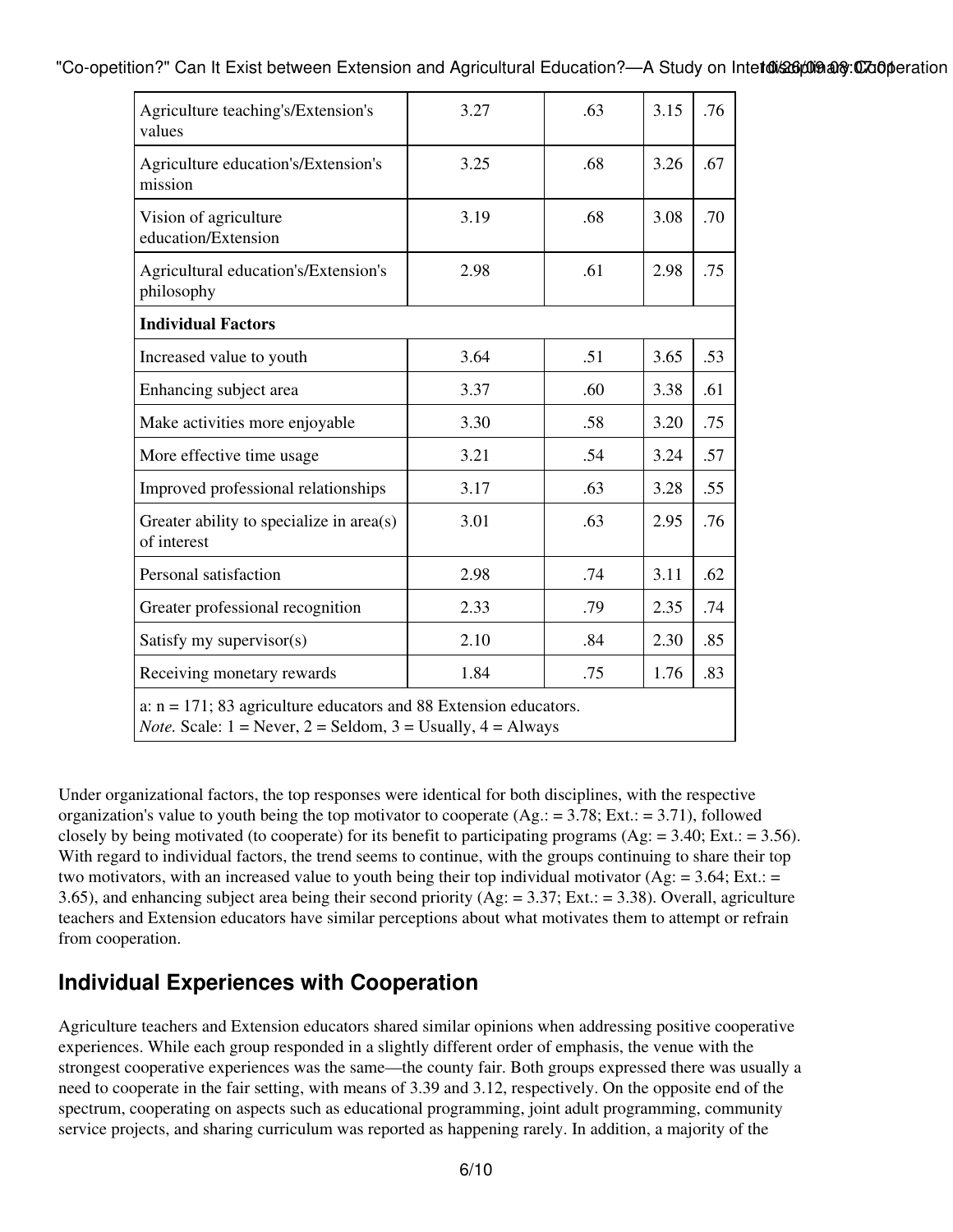"Co-opetition?" Can It Exist between Extension and Agricultural Education?—A Study on Intetdi&66009ang:07doperation

venues where cooperation is occurring the least involves youth, particularly in 4-H and FFA (Refer to Table 3).

#### **Table 3.**

Comparison of Agriculture Educators' and Extension Educators' Cooperative Experiences (n = 171)<sup>a</sup>

| <b>Item</b>                                                                                                                 | <b>Agriculture</b><br><b>Educators</b><br>M <sub>b</sub> | <b>Extension</b><br><b>Educators</b><br><b>SD</b> | M <sub>b</sub> | SD   |
|-----------------------------------------------------------------------------------------------------------------------------|----------------------------------------------------------|---------------------------------------------------|----------------|------|
| I cooperate with Extension educator(s) at<br>the county/state fair.                                                         | 3.39                                                     | .84                                               | 3.12           | .97  |
| I have experienced successful results<br>when I have cooperated with Extension<br>educator(s)/agriculture teacher(s).       | 3.28                                                     | .71                                               | 2.96           | .81  |
| My cooperative activities are successful.                                                                                   | 3.14                                                     | .65                                               | 3.09           | .61  |
| I encounter examples of successful<br>cooperative instances from my peers.                                                  | 2.99                                                     | .56                                               | 2.70           | .63  |
| The organization encourages cooperation<br>between 4-H and FFA.                                                             | 2.95                                                     | .83                                               | 2.78           | .84  |
| I participate in combined 4-H/FFA<br>judging contests.                                                                      | 2.72                                                     | 1.07                                              | 2.52           | 1.08 |
| I share resources with the Extension<br>educator(s)/agriculture teacher(s) in my<br>county.                                 | 2.58                                                     | .93                                               | 2.84           | .94  |
| I conduct educational programs with the<br>Extension educator(s)/agriculture<br>$teacher(s)$ in my county.                  | 2.54                                                     | .93                                               | 2.46           | .89  |
| I cooperate with local 4-H clubs/FFA<br>chapters through community service<br>projects.                                     | 2.19                                                     | .88                                               | 1.84           | .88  |
| I share curriculum with the Extension<br>educator(s)/agriculture teacher(s) in my<br>county.                                | 2.10                                                     | .88                                               | 2.53           | .89  |
| The Extension educator(s)/agriculture<br>teacher(s) in my county and I conduct<br>joint adult education programs.           | 2.09                                                     | 1.35                                              | 2.02           | 1.00 |
| The Extension educator(s)/agriculture<br>teacher(s) in my county and I assist each<br>other in recruiting students/members. | 1.94                                                     | .86                                               | 2.05           | .90  |
| The Extension educator(s)/agriculture<br>teacher(s) in my county and I conduct                                              | 1.90                                                     | .91                                               | 1.91           | .84  |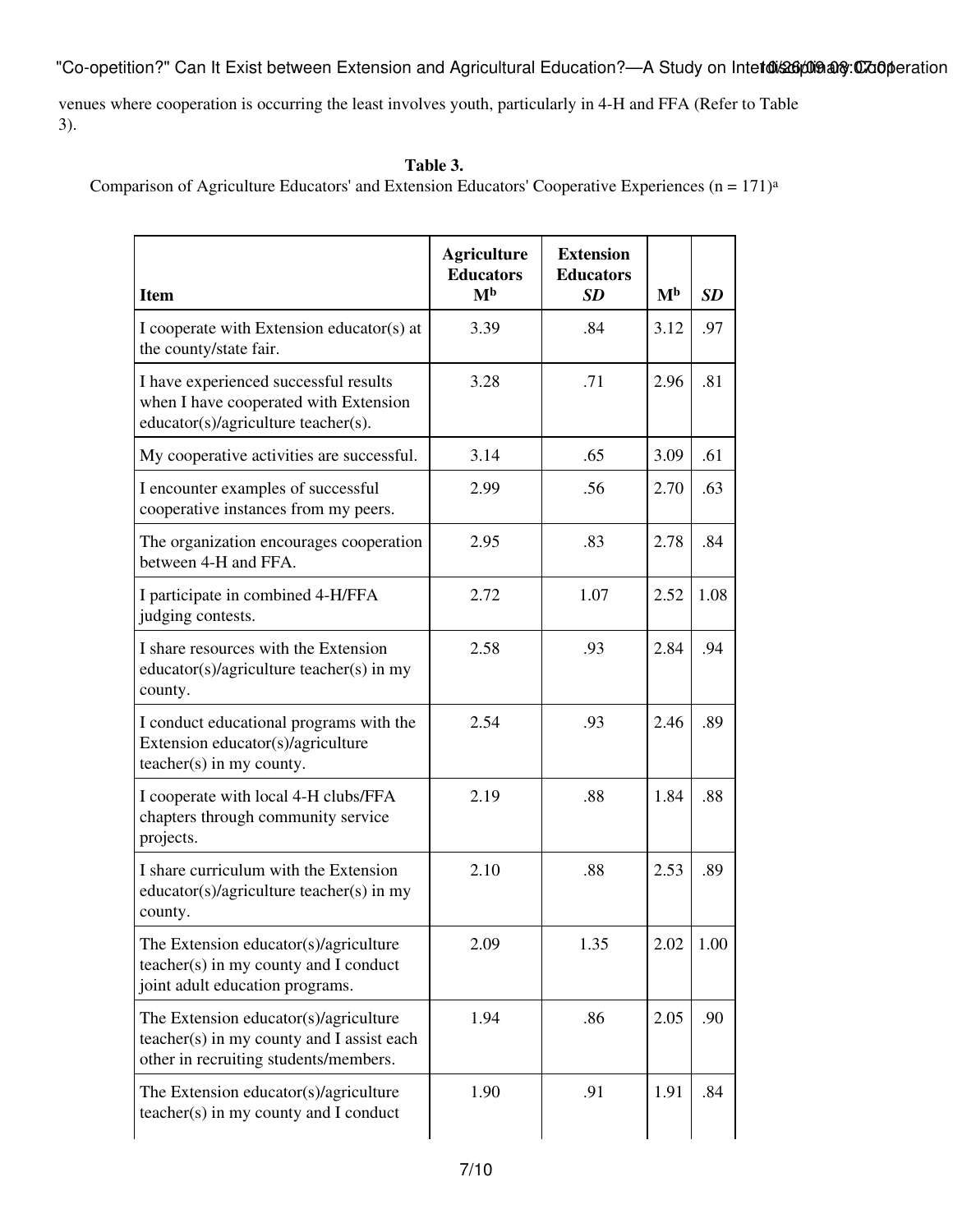"Co-opetition?" Can It Exist between Extension and Agricultural Education?—A Study on Intet@i\$26pme and Cooperation

| demos/presentations together.                                                                                                                     |      |     |      |    |  |  |
|---------------------------------------------------------------------------------------------------------------------------------------------------|------|-----|------|----|--|--|
| The Extension educator(s)/agriculture<br>teacher(s) in my county and I co-train<br>various teams and/or other leadership<br>activities.           | 1.71 | .69 | 1.88 | 83 |  |  |
| a: $n = 171$ ; 83 agriculture educators and 88 Extension educators.<br><i>Note.</i> Scale: $1 =$ Never, $2 =$ Seldom, $3 =$ Usually, $4 =$ Always |      |     |      |    |  |  |

### **Conclusions & Implications**

Results revealed that agriculture teachers and Extension educators appear to have very similar ideas involving personal perceptions, motivations, and experiences regarding cooperation. Unfortunately, while respondents considered cooperation important in their personal perceptions, this consideration was not carried over into individual experiences. It is important to illustrate and discuss the current cooperative environment between these disciplines in order to improve and encourage future teamwork.

Significantly, neither group had a considerable number of individuals with experience in the other profession. This may contribute to a lack of knowledge of necessary aspects of the profession—timelines, job requirements, diversity of tasks, etc. When asked, educators revealed that a primary reason for a lack of cooperation is a lack of similarity or commonalities in their professions. Having different work schedules, serving different constituents, and divergent visions across organizations were all reasons cited in contributing towards indifference toward cultivating cooperative associations. Nonetheless, often the issue isn't a lack of convergence, but a lack of education. One of the most direct ways to address this issue would be to encourage cooperative college courses focusing on both professions. These courses could provide valuable cross-field information for future educators, and also serve to encourage developing friends and networks for future cooperative associations.

When discussing perceptions about cooperation, agriculture teachers and Extension educators both have very positive attitudes about the need for cooperation. It appears that a majority of people realize the need for effective interdisciplinary cooperation. However, while individuals recognize the importance of cooperation, it isn't occurring as much as it could be. In addition, there seem to be certain gaps in basic cooperation knowledge. Effectiveness of cooperation, initial time devoted versus overall time needed and other advantages of cooperation appear to be unfamiliar to many respondents, indicating a gap of knowledge. This continues to encourage the need for development and participation in cooperatively focused seminars, in-services, etc., that could also serve to develop relationships and networks needed to initiate cooperation.

Studying the cooperative motivations of potential members also provides a piece to the overall picture. Again, both groups appeared to be on the same page. Increased value to youth, organization's value to youth, enhancing subject area, and benefit to respective discipline were all agreed on as the most important motivators to both groups. Respondents appear to realize the value of cooperation. Specific to the leadership within each field, there is a need to continue to encourage interdisciplinary cooperation and remove barriers. Failing to value or encourage cooperation within the work environment would be a detriment to the field.

Addressing positive cooperative experiences, there were again many similarities. Cooperation is occurring—but there should be more. Both in 4-H and FFA, dividing up presentations, sharing recruiting opportunities, and cooperating on community service projects were found within both professions to be the least likely venue for cooperation. Yet these are some of the best opportunities for working together and can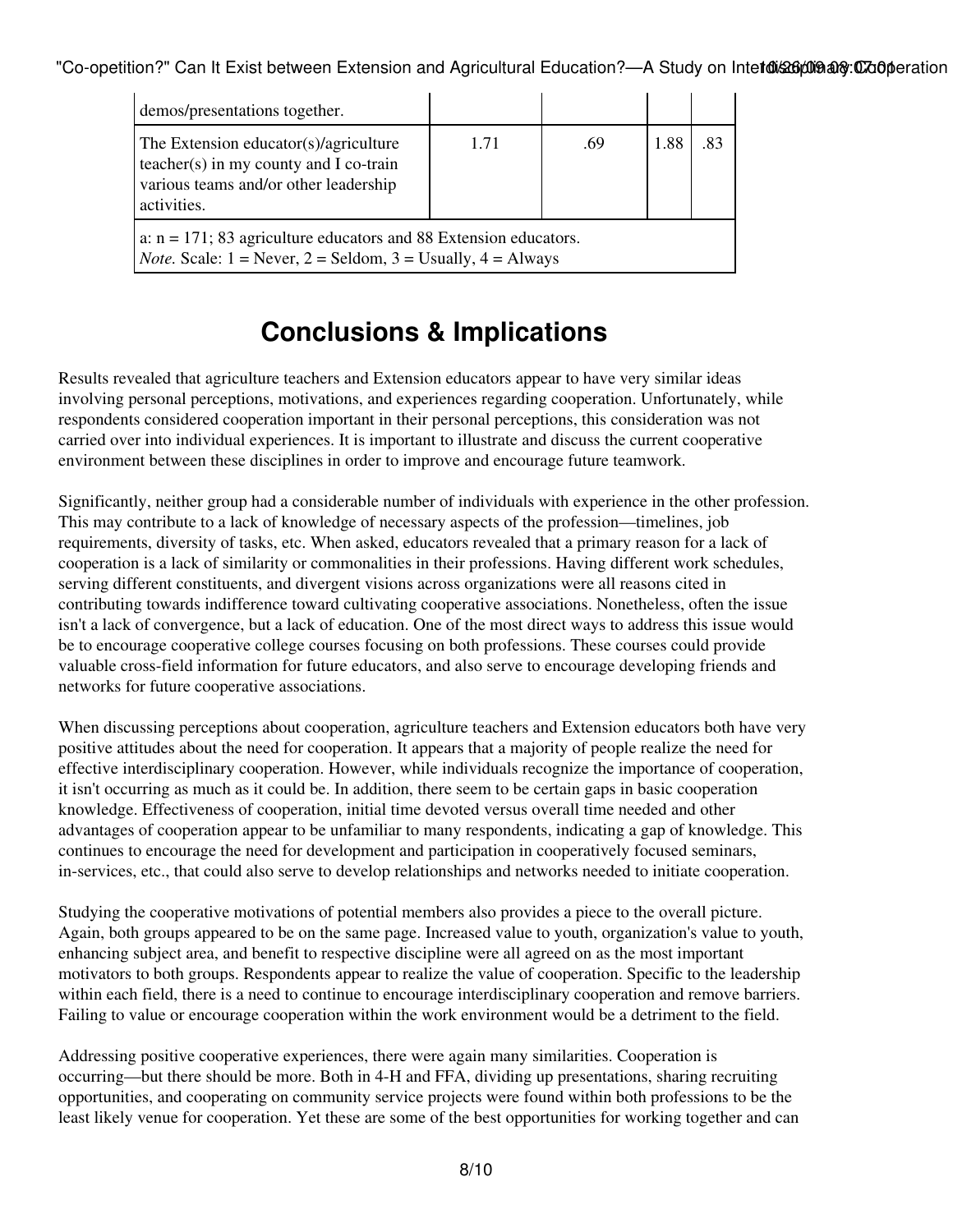"Co-opetition?" Can It Exist between Extension and Agricultural Education?—A Study on Intet@i\$26pme and Cooperation

provide the opportunity to build a strong relationship. Developing and demonstrating a good interdisciplinary relationship has benefits for all involved that reach far beyond the advantages to the immediate individuals.

Furthermore, the changing landscape of both traditional and non-traditional education should be treated as an opportunity and not a disadvantage by both education and Extension fields. Cooperation can occur across many fronts: family and consumer science (FCS) teachers with FCS educators, agriculture or horticulture educators with science teachers, even 4-H educators with other leadership organizations in junior high and high school. The idea is not to be limited by "thinking inside the box." More often than not, whenever cooperative relationships are developed, both sides reap the rewards. Applying this to the financial front, in today's times of limited funding, many granting organizations are encouraging and seeking out cooperative relationships as part of the granting process. And this is only one example of the benefits and rewards that can be realized through forming cooperative associations.

In conclusion, the interdisciplinary cooperative field between agriculture teachers and Extension educators seems to be in a very positive place. However, there is room for improvements. Joint preparation for teachers and educators, pre-service and in-service incorporation of various facets of cooperation, and assembling an integrated discussion group where future interdisciplinary associations could be discussed are all opportunities for growth. Because of a continual lack of time and resources, implementing and encouraging cooperative gestures is absolutely essential for survival.

### **References**

Breen, H., & Hing, N. (2001). Improving competitiveness through cooperation: Assessing the benefits of cooperative education partnerships in gaming management. *UNLV Gaming Research & Review Journal, 6*(1), 57-72.

Dillman, D. A. (2000). *Mail and Internet surveys: The tailored design method*. New York, NY: John Wiley & Sons, Inc.

Fauske, J. R. (2002). Preparing school leaders: Understanding, experiencing, and implementing collaboration. *International Electronic Journal for Leadership in Learning, 6*(6), 1-17.

Gilbert, D. R., Jr. (1998). Co-opetition. *Business and Society, 37*(4), 468-476.

Hartwig, R. J. (1998). Cooperation and competition: A comparative review. *The Journal of Business and Economic Studies*, 4(2), 71-75.

Kenworthy, L. (1996). Balancing competition and cooperation. *Challenge,* 39(4), 51-58.

Krejcie, R.V., & Morgan, D.W. (1970). Determining sample size in research activities. *Educational and Psychological Measurement,* 30, 607-610.

Miller, L. E., & Smith, K. L. (1983). Handling nonresponse issues. *Journal of Extension* [On-line], 21. Available at: <http://www.joe.org/joe/1983september/83-5-a7.pdf>

Triandis, H. C. (1977). *Interpersonal behavior.* Belmont, CA: Wadsworth Publishing Company, Inc.

Whent, L. (1994). Factors influencing resource sharing between agriculture and science teachers participation on the AgriScience Program. *Journal of Agricultural Education, 35*(3), 11-17.